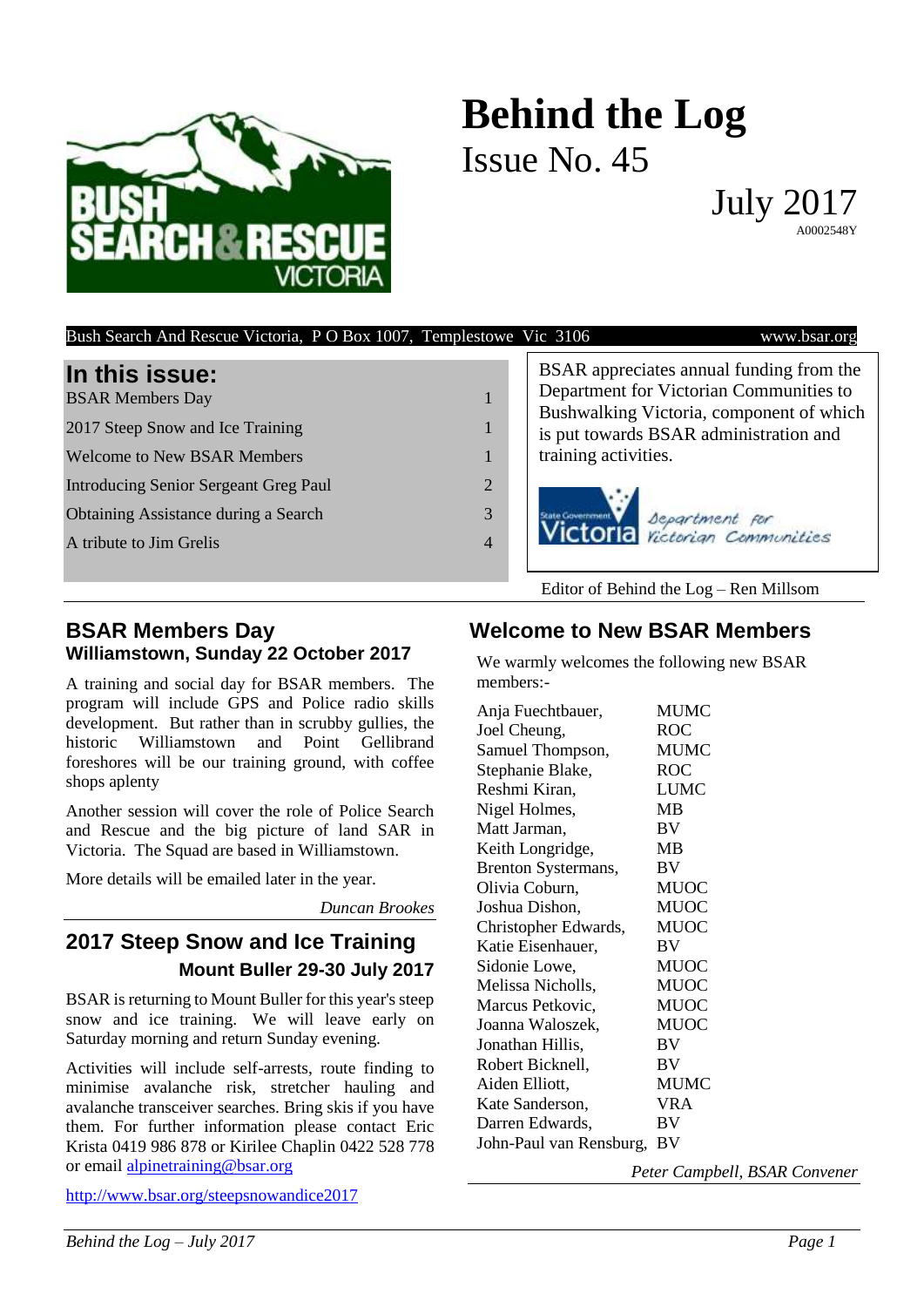## **Introducing Senior Sergeant Greg Paul**

My name is Greg Paul. As of February 2017 I have been promoted to Senior Sergeant at the Victoria Police Search and Rescue Squad.

My appointment follows the retirement of Barry Gibson, an inspirational and very experienced leader, who was the officer in charge for many years.

I'm into my 33rd year in the police force. Whilst the Search and Rescue Squad has dominated my career path, I've also worked in a lot of other places and in different roles.

Like most police, my first few years was in the Melbourne metro area, at 24 hour police stations. I've also had a lot of time working at rural police stations, such as Sale, Mt Beauty, Omeo and for the past 5.5 years, as officer in charge at Marysville. Those smaller and remote stations presented me with a need to deal with many search and rescue related tasks – prior to escalation to the squad. Over the years I've also been deployed overseas. During 2004-05 I was attached to the marine police unit of the Solomon Islands, and for five months in 2006 I was part of the United Nations mission in Timor Leste. I've also been deployed to Norfolk Island in 2010 and to Christchurch NZ following the 2011 earthquake.

I consider myself very fortunate to have had such variety during my career, and I think that played a large part in my appointment back at the Search and Rescue Squad. It's an interesting workplace with a lot of varied specialist aspects, and I am looking forward to the challenges ahead.

In most of the areas I've worked, I've enjoyed tremendous support and cooperation from volunteer organisations. One of the strategic priorities for Victoria Police is to collaborate more closely through partnerships, such as enhanced engagement with volunteer resources. That is something I am keen on in my new role. One example that is already taking shape is an improved utilisation of CFA and SES vertical & steep angle rescue units throughout the state.

My recent observation is that there seems to be more notifications of potential SAR operations that are resolved using technology, than tasks requiring an actual search operation. However, let's not drop the guard - the next big search could happen at any time. I've seen BSAR in action on many occasions and know what a great resource it is. I have it in mind to utilise BSAR as much as possible.

Probably like many reading this, I enjoy the great outdoors and travelling. I particularly enjoy cross country skiing and stand-up paddle boarding.

In my new role, I am looking forward to the team at Police Search and Rescue having a close working relationship with Bush Search and Rescue Victoria.

> Greg Paul, Senior Sergeant 24592 Victoria Police Search and Rescue Squad



Greg during a rescue on Eagles Peak, 2010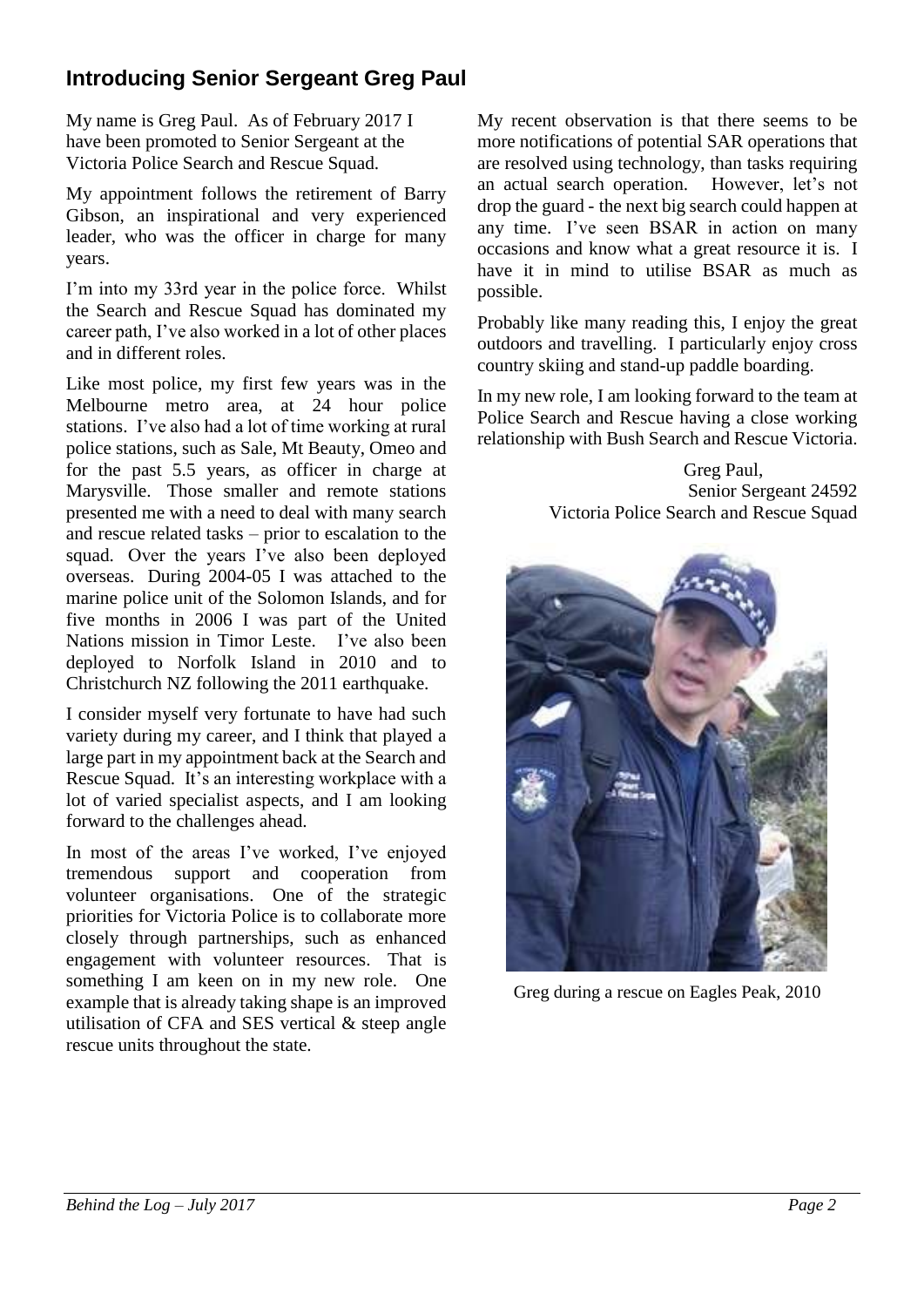## **Obtaining Assistance during a Search**

A BSAR search group may require urgent assistance, for instance if the missing person is found or a search team member is injured in the field..

Communication options are:

- 1. Police radio
- 2. Mobile phone

However, on some occasions neither the Police radio nor a mobile phone may have reception, even after relocating to higher ground.

#### **Option 3 is the Police-issued SPOT tracker**



All BSAR search groups are issued with a Police SAR SPOT, turned on and in tracking mode.

## **New Wet Weather Jackets**

**Using the SPOT to call for police assistance (like calling 000).**

- **1. Position the unit with as clear sky view as possible and with the logo face up.**
- **2. Open the protective flap and hold down the SOS button until it blinks GREEN.**
- **3. GPS and Message lights will blink green for 15 secs in unison. (red GPS light= no position)**
- **4. The SOS message will be re-sent every 5 minutes until cancelled. The Message light will continue to blink green. (To cancel the re-sending, hold the SOS button down until its light blinks red.)**

The Police SAR office at Williamstown will shortly receive your SOS and location, and will pass it on to Search Command. Assistance will be sent to your location as quickly as possible.

### **Avoid using the BSAR CB radio**

Contacting a nearby group by CB radio to relay a message is another option. However, the CBs are on a public channel. Transmitting any search critical or confidential information is very much a last resort; to be used only when all of the above options have failed.

*These notes have been endorsed by the Police Search and Rescue Squad.*

*Duncan Brookes Field Organiser*

There has been strong interest in our new Mont wet weather jackets. We have applied for funding for the first batch of 20 under the Volunteer Emergency Services Equipment Program (VESEP) for 2016-17.

## **Earlier Search Call-Outs**

Police Search and Rescue have advised that BSAR that we can now expect call-outs with as little as 2 hrs notice in the early stages of some searches. Having some of your SAR gear ready would assist a rapid response.